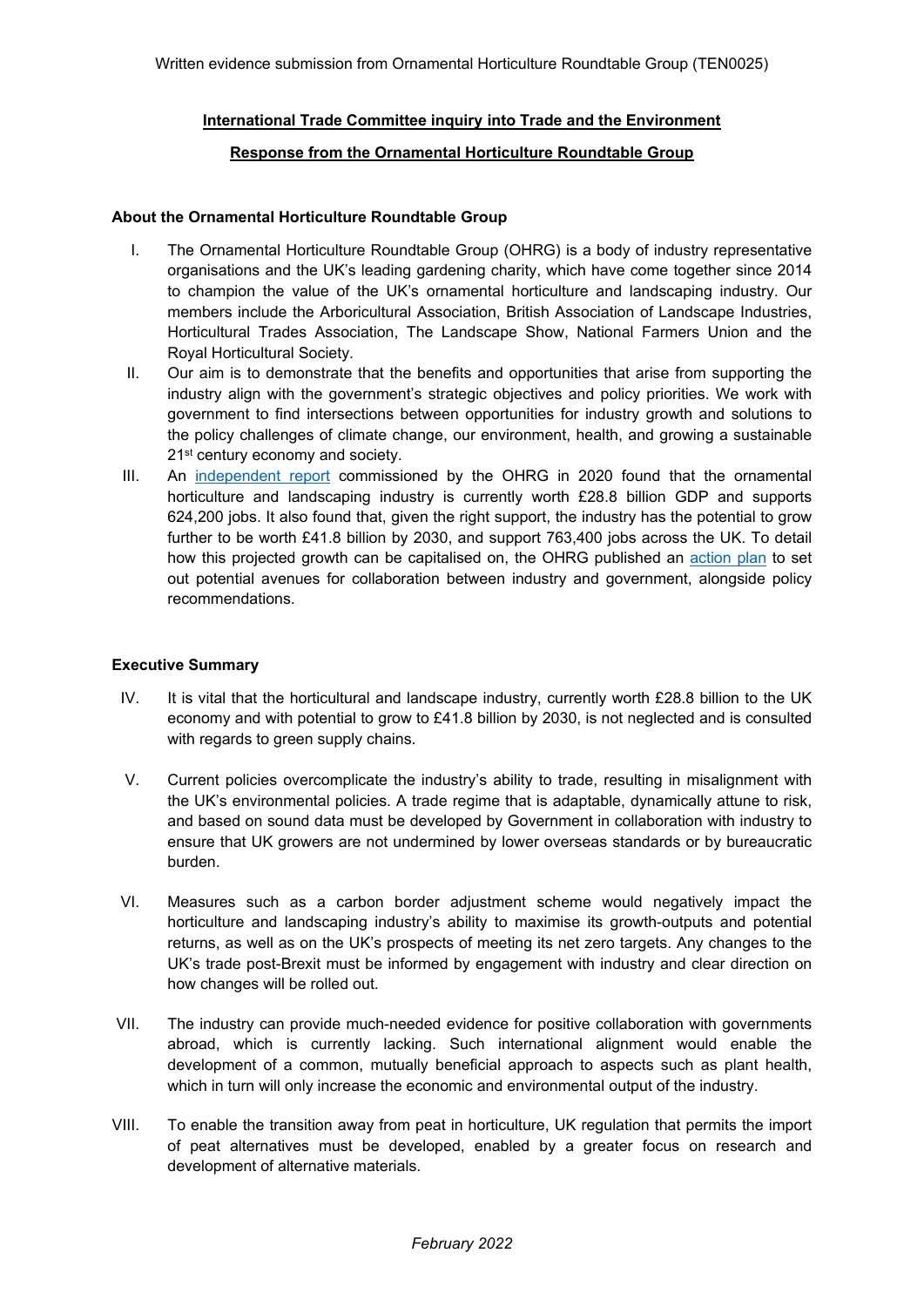**What opportunities are there for the Government to innovate to create more opportunities for "green" goods and services to export, to decarbonise and green supply chains?**

- 1. Under the right policy environment, opportunities for "green" goods and services to export, to decarbonise and green supply chains are plenty. This is demonstrated by the fact that, in 2020, the horticulture and landscaping industry's exports were worth £68 million to the UK economy<sup>1</sup> and offered significant innovation in environmental-based solutions for climate change mitigation, with the potential for additional domestic and non-domestic green spaces to increase the UK's natural capital asset value by a further £9.6 billion.<sup>2</sup> Given that 99% of growers and 86% of retailers rely on importing plants, trees, and bulbs to the UK horticultural sector, maximising opportunities for "green" imports and exports would offer huge potential for both government and industry to capitalise on the sector's strong growth potential.<sup>3</sup>
- 2. From January to August 2021, 97% of a total £1.2 billion of ornamental imports came from the EU. In contrast, Rest of World (RoW) imports made up just 3%.<sup>4</sup> Consequently, as government and industry work together to establish a pragmatic blueprint for a post-Brexit trade regime, it is imperative that the high standards and value of the industry are reflected in a complementary export regime that helps form a more agile and outward-looking industry which is supported, rather than restricted, by the trade regime change post-Brexit. As part of this, the horticulture and landscaping industry should be recognised as an integral area of opportunity for "green" exports, and for decarbonising and greening supply chains. To enable this, support from government is needed to provide match funding for capital investment to help growers and landscapers update their equipment, facilities, and processes, while also maximising their production.
- 3. In terms of imports, such opportunity is also hampered by new onerous one-way restrictions that have been imposed on the industry post-Brexit by the Government, resulting in approximately £25-£50 million in additional import costs. Such restrictions, including extra plant health checks and inspections, limit the industry's ability to achieve the full potential outlined above.

# **How well are the Government's free trade agenda and its environmental policies aligned? And is the Government ambitious enough in its approach?**

- 4. Current trade policies limit and overcomplicate the industry's ability to trade, which in turn limits progress towards its environmental targets as well. Measures that streamline the industry's imports and exports would not only exploit its economic potential but lead to a more aligned trade and environmental policy agenda. For example, introducing a more proportionate plant health regulatory regime for the import of seeds and plants or establishing a formalised plant health agreement with the EU for the export of plants, seeds, and trees, would serve cumulatively to boost UK production as much as amplify the UK's position as an environmental leader.
- 5. As the original "green economy" industry and one which underpins almost half of the government's 25-year Environment Plan, the ornamental horticulture and landscaping sector is well-placed to capitalise on the opportunities that a post-Brexit free trade agenda presents for the UK economy, while also providing the best chance of meeting the Government's net zero and biodiversity targets. Our sector is built around the supply of trees and plants,

<sup>1</sup> OHRG, 2021b, p.11.

<sup>2</sup> OHRG, 2021a, p.21.

<sup>3</sup> HTA, EU Exit Data.

<sup>4</sup> DEFRA Horticulture Statistics, 2020.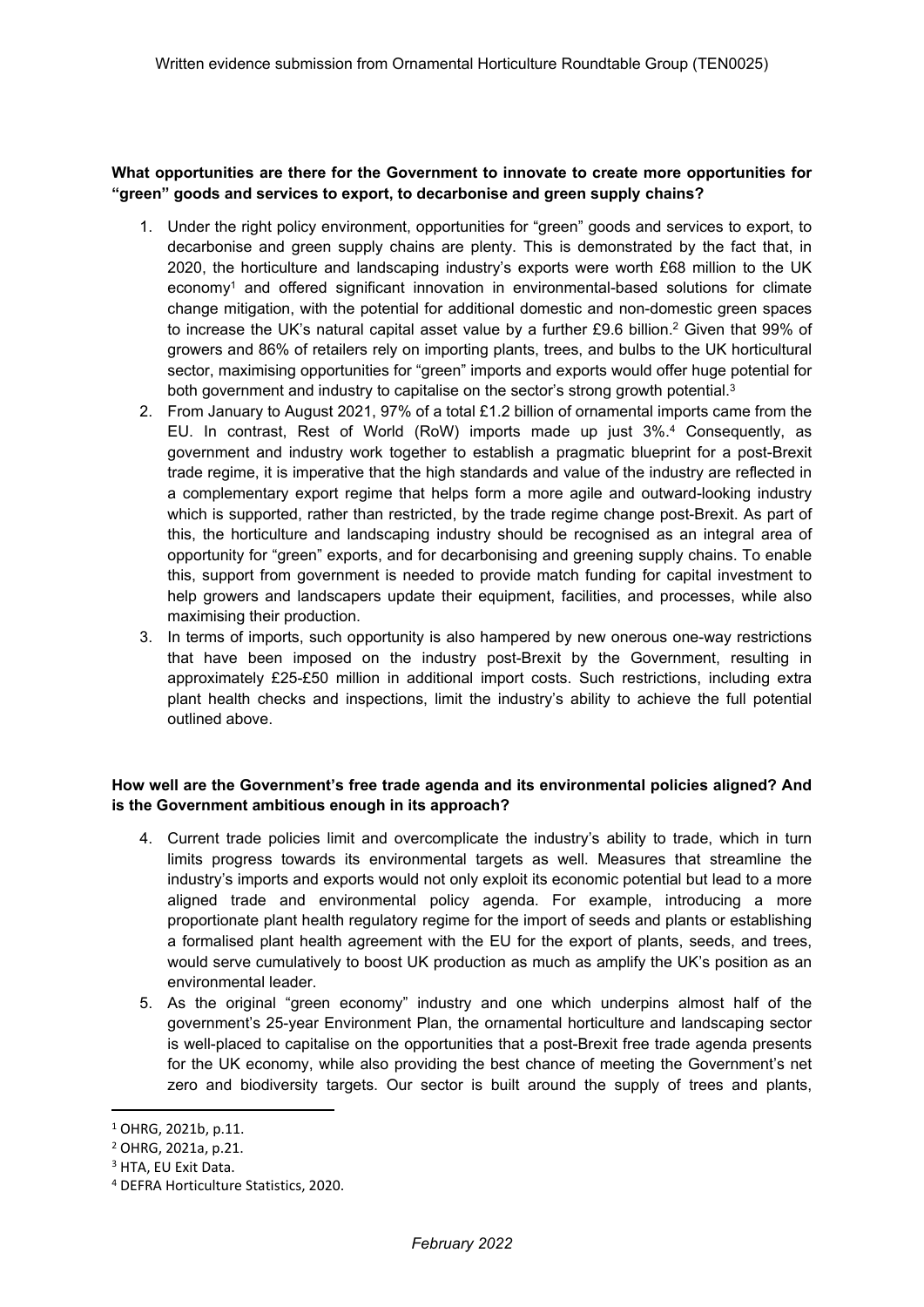alongside consultancy on these services on large infrastructure overseas. We are heavily reliant on robust import and export regimes for plants and plant material. As such, a joined-up international growth programme that is attune both to economic potential and environmental responsibility offers the greatest potential return on the sector's growth strategy.

- 6. Such a programme must be underpinned by a robust biosecurity regime, the need for which is evidenced by past damage, current damage, and risks to UK natural capital. The damage from such an incident has in the past been above £10 billion.<sup>5</sup> Ash dieback (the disease causing ash trees across the country to die) is currently predicted to cost £15 billion to the UK economy over the next three years.<sup>6</sup> Another 47 known diseases and pests have the potential to enter the UK over the next decade that could cost an additional £1 billion, and which require effective policy to prevent them.<sup>7</sup> Given that there is a close and interlinked relationship between the UK's ability to meet its environmental commitments and the ornamental sector's ability to deliver it, a trade policy is therefore needed that works to uphold British growers' standards and creates the right environment for them to both import and export.
- 7. However, current inefficient and expensive biosecurity regimes create administrative burdens and costs across supply chains for government and businesses alike, restricting the cultivation of plant biodiversity with desirable climate resilient, pest resilient, human health and aesthetic plant traits – many of which are increasingly supplied by overseas growers and breeders.
- 8. A more nuanced and targeted trade regime is needed that identifies and supports the highest standard of traders, but which is also adaptable and agile to trade. For example, better recognition of existing industry schemes such as Plant Healthy would support the establishment of a trade policy that upholds the highest standards for British growers, while also creating an enabling environment for them to import and export.
- 9. Developing a Trusted Trader Scheme would go a long way towards providing assurance along the supply chain, but other innovations including a review of the inspection process or developing an E-phytosanitary system would further streamline and simplify the UK horticulture and landscaping sector's imports and exports, in tandem with a robust plant health and biosecurity regime.
- 10. Such measures would enable Government to develop a biosecurity inspection regime that adapts quickly to risks, is based on sound data, and takes into account the measures UK growers already have in place on farms to mitigate risks.

# **What might be the impacts of measures introduced by the UK's trading partners designed to reduce reliance on carbon-intensive fossil fuels – for example carbon border adjustment mechanisms – on UK trade? And what could a UK carbon border adjustment mechanism mean for its imports and exports?**

- 11. The introduction of measures such as carbon border adjustment mechanisms (CBAM) would negatively impact the horticulture and landscaping industry's trade. An additional mechanism must be introduced to ensure that unilateral action on the CBAM does not disadvantage UK consumers. Such a mechanism must also consider the question of how a unilateral CBAM complies with WTO rules to prevent discrimination between domestic and imported products, and between WTO member imports.
- 12. The risk is particularly great for the UK's small and medium sized growing businesses. Raising the costs of high-carbon imported goods such as fertiliser and similar products risks putting such businesses, which remain dependent on high-carbon goods, in a position where they would not necessarily be able to absorb the extra costs, with a knock-on effect on jobs. It

<sup>5</sup> OHRG, 2021a, p.53.

<sup>6</sup> OHRG, 2021a, p.55.

<sup>7</sup> OHRG, 2021a, p.55.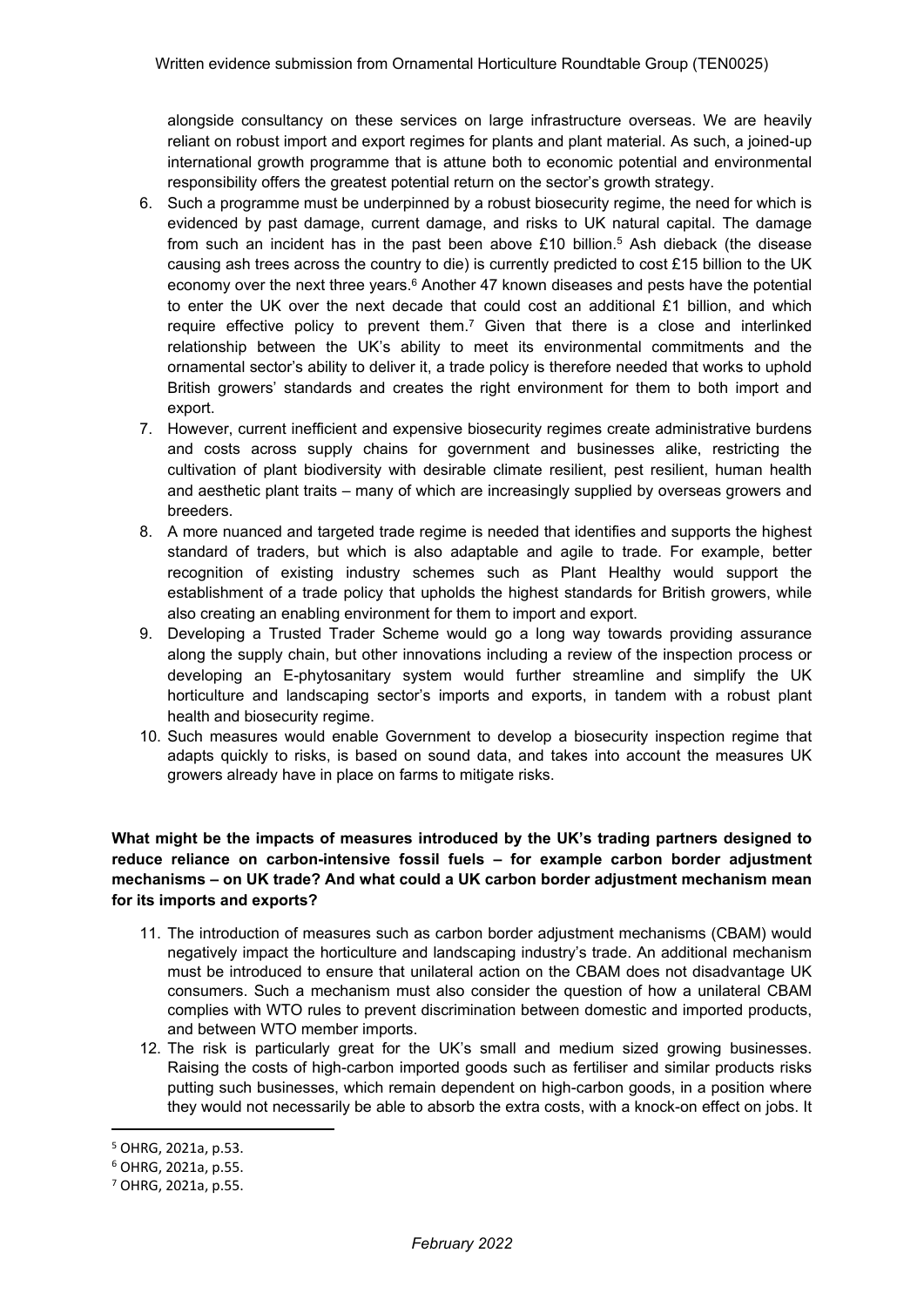is therefore vital that should measures such as the CBAM be introduced, mitigating policy and necessary support are put in place for those businesses that need it.

- 13. Above all, it is imperative that government provide strong certainty and direction to the sector. This needs to entail further work on how government will overcome the practical challenges around determining sector and product coverage and calculating the amount of carbon emitted in the production process of imports.
- 14. It would be highly beneficial for a plan to be developed for how the Government intends to communicate with the sector on product coverage and calculate the amount of carbon emitted in the production process of imports. This must include a roadmap on how changes will be rolled out while minimising the impact on the horticulture and landscape industry, as well as maximising the wildlife, climate, environmental and plant and human health benefits that they provide. To maximise the effectiveness of such a plan and minimise disruption and negative impacts on business, it is crucial that the Government engages with industry throughout its development.

# **How effective is the Government's engagement with international forums to ensure that there is a broad consensus among its trading partners on how to align trade with environmental issues?**

- 15. There remains a lack of a common, mutually beneficial approach to a trade regime for horticulture and landscaping among the UK, EU governments and trade bodies. This negatively impacts the industry's ability to maximise its growth-outputs and potential returns, as well as on the country's prospects of meeting the UK net zero targets. A lack of clear regulation and alignment on issues such as the trade of plants, growing media, fertilisers, chemicals and horticultural sundries increases costs for industry and restricts growth in UK production, retail sales, and public landscaping.
- 16. Engaging with other governments internationally helps to promote a common, mutually beneficial approach to aspects of the industry such as plant health, positively affecting the economic and environmental output of the UK's horticulture and landscaping businesses. The industry can provide a much-needed evidence base for such collaboration, by indicating what works and what does not, to ensure that any international trade consensuses reached are practical and productive for horticulture and landscaping businesses.
- 17. Finally, it is important to consider how a carbon leakage solution will take into account commitments under the Paris Agreement to recognise the differing capabilities of countries at different stages of reducing their carbon emissions. Germany and France, for example, are making positive steps forward, but greater international alignment would ensure that a common, but nuanced, approach is developed, and which complements local contexts as well as global need.

## **To what extent is the UK's trade policy keeping up with demands from consumers on issues such as sustainability, deforestation, eco-labelling and greener supply chains?**

- 18. Inadequate attention to areas such as peat alternatives, biodiversity, and plant health in the UK's trade policy continue to fall behind demands from consumers on issues such as sustainability, deforestation, eco-labelling, and greener supply chains.
- 19. For the industry to move to peat free sources, clear regulations developed in tandem with industry must be adopted that facilitate greater access to alternative materials, such as woodbark from southern Europe. Despite the industry's progress in halving extraction from England's peatlands since  $2011$ ,<sup>8</sup> greater Government action is now required to enable this trajectory to continue. This involves unlocking the availability of peat alternatives, such as by enabling the use of waste from the food industry. Such measures will enable the UK industry

<sup>8</sup> HTA, 2021.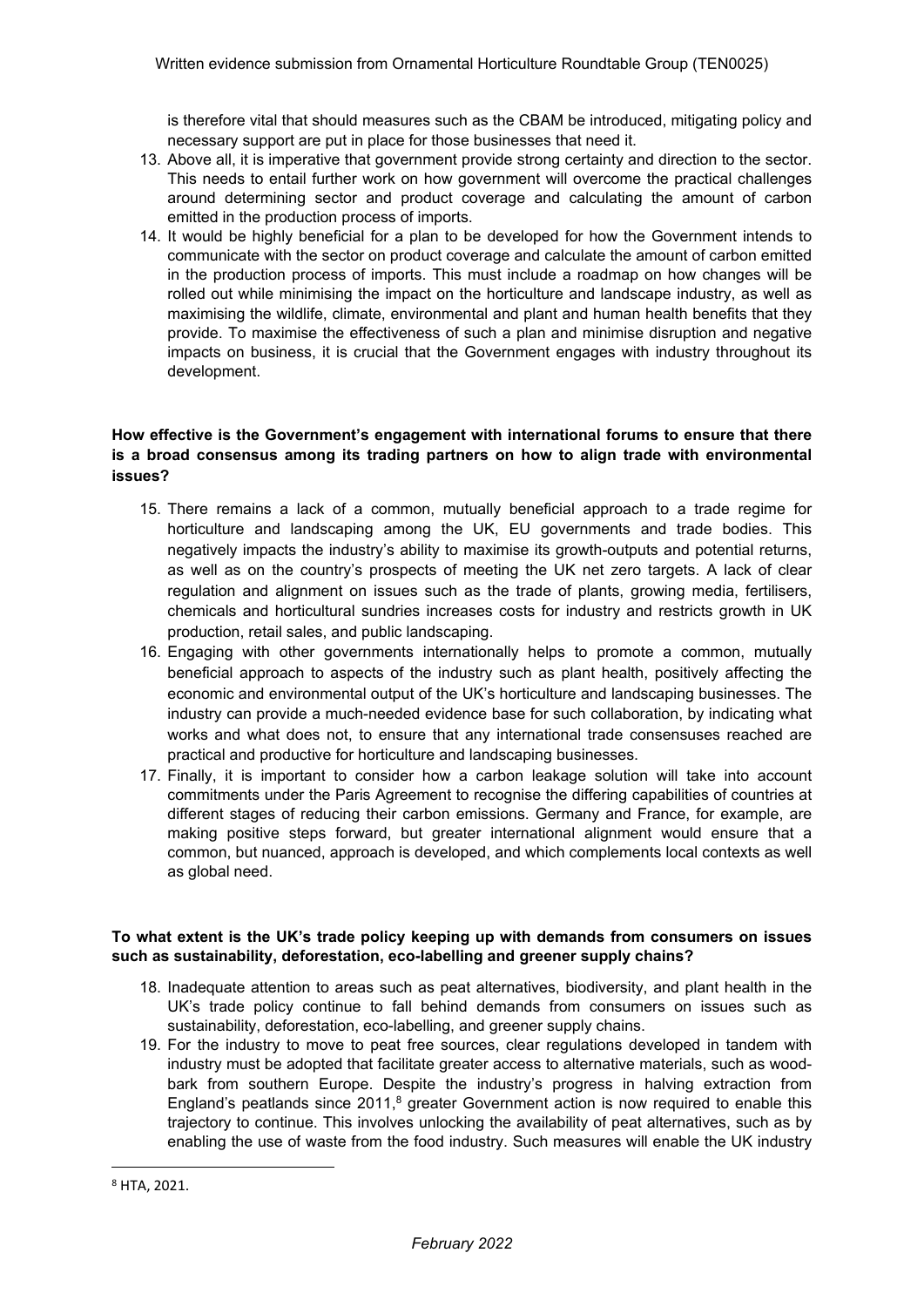to remain at the forefront of international competition while simultaneously respecting the need to end the use of peat in horticulture.

- 20. To achieve this, heightened Government collaboration is required to accelerate research and development, secure access to supplies of established peat alternatives, and support innovation in the development of novel peat alternatives.<sup>9</sup> Such research and innovation is particularly important to prevent the unintended consequence of an alternative peat material being used that has a higher environmental footprint than peat.
- 21. Despite this need, OHRG research shows that investment in R&D is declining, having fallen from around £14 million in 1985 to just £3 million in 2015.<sup>10</sup> A continued reduction would trace a steep decline in the competitiveness of the British ornamental horticulture and landscaping industry, while risking major and expensive pest and disease outbreaks, as evidenced above.
- 22. Separately, the way the Convention on International Trade in Endangered Species (CITES) and trade in these plants is applied has locked the industry in inflexible and inefficient administrative processes, in which the same paperwork is required multiple times despite being able to demonstrate the responsible sourcing of plants. Last year saw several additional burdens which need to be addressed so as to allow for the conservation of biodiversity, and which included increased costs and delays. Removing these onerous burdens is crucial to creating and maintaining greener supply chains. The costs involved in obtaining a CITES permit to send relatively small quantities of CITES species also has negative effects on businesses' ability to trade. For example, in Northern Ireland, the cost of sending snowdrop bulbs to garden centres from British suppliers has made such trade unviable for many businesses.
- 23. Biosecurity and Invasive Plant species trade must also be evidence-based to ensure that it does not have a negative impact on economic growth, while facilitating the optimisation and maximisation of cultivated plant genetic resources for climate, adaptation, mitigation, resilience and improved biodiversity and human health and wellbeing.
- 24. Above all, it is vital that the horticultural and landscape industry, currently worth £28.8 billion to the UK economy, and with potential to grow to £41.8 billion by 2030, is not neglected and is considered with regards to green supply chains. Cultivated plant genetic resources must also be made freely available in a biosecure way so as to help with conservation of biodiversity, climate adaptation, mitigation and climate resilience.

## **References**

DEFRA. (2020). 'Horticulture Statistics 2020'. DOI:

[https://assets.publishing.service.gov.uk/government/uploads/system/uploads/attachment\\_dat](https://assets.publishing.service.gov.uk/government/uploads/system/uploads/attachment_data/file/1003935/hort-report-20jul21.pdf) [a/file/1003935/hort-report-20jul21.pdf.](https://assets.publishing.service.gov.uk/government/uploads/system/uploads/attachment_data/file/1003935/hort-report-20jul21.pdf)

- HTA. (2020). EU Exit Data. DOI: [https://hta.org.uk/news-events-current-issues/eu-exit-trade.](https://hta.org.uk/news-events-current-issues/eu-exit-trade)
- HTA. (2021). 'Growing media taskforce announces horticulture's commitment to responsible sourcing'. DOI: [https://hta.org.uk/news-events-current-issues/news/growing-media-taskforce](https://hta.org.uk/news-events-current-issues/news/growing-media-taskforce-announces-horticulture-s-commitment-to-responsible-sourcing)[announces-horticulture-s-commitment-to-responsible-sourcing](https://hta.org.uk/news-events-current-issues/news/growing-media-taskforce-announces-horticulture-s-commitment-to-responsible-sourcing)
- Floral Daily. (2021). 'Growing Media Taskforce respond to Defra announcement on peat consultation'. DOI: [https://www.floraldaily.com/article/9384744/growing-media-taskforce-respond-to-defra](https://www.floraldaily.com/article/9384744/growing-media-taskforce-respond-to-defra-announcement-on-peat-consultation/)[announcement-on-peat-consultation/](https://www.floraldaily.com/article/9384744/growing-media-taskforce-respond-to-defra-announcement-on-peat-consultation/)
- OHRG. (2021a). 'Growing a Green Economy: The importance of ornamental horticulture and landscaping to the UK'. DOI: [https://whitehousecomms.com/wp](https://whitehousecomms.com/wp-content/uploads/2021/09/Growing-a-Green-Economy-The-importance-of-ornamental-horticulture-and-landscaping-to-the-UK-1.pdf)[content/uploads/2021/09/Growing-a-Green-Economy-The-importance-of-ornamental](https://whitehousecomms.com/wp-content/uploads/2021/09/Growing-a-Green-Economy-The-importance-of-ornamental-horticulture-and-landscaping-to-the-UK-1.pdf)[horticulture-and-landscaping-to-the-UK-1.pdf](https://whitehousecomms.com/wp-content/uploads/2021/09/Growing-a-Green-Economy-The-importance-of-ornamental-horticulture-and-landscaping-to-the-UK-1.pdf)

<sup>9</sup> HTA, 2021.

<sup>10</sup> OHRG, 2021a, p. 57.